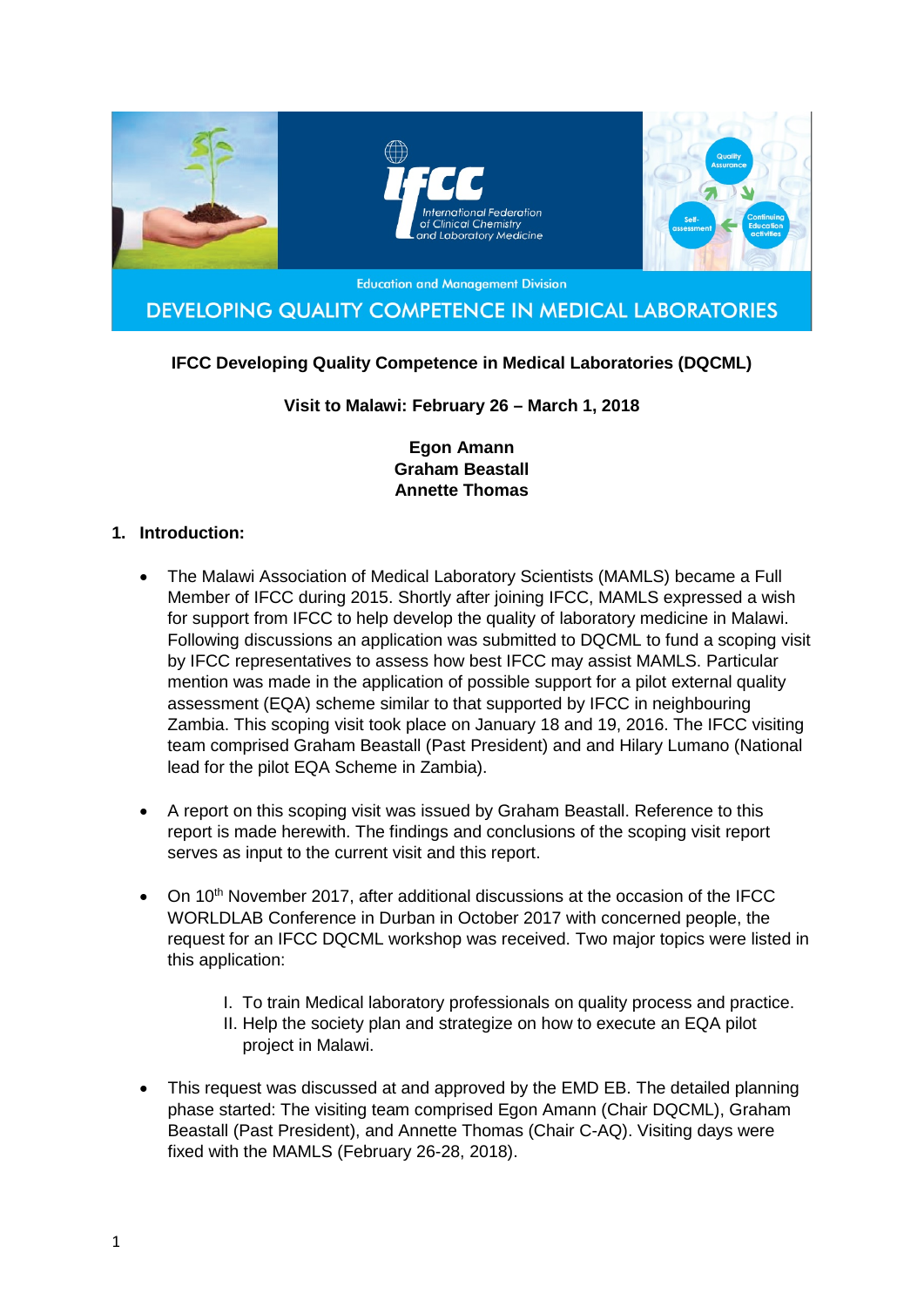- It was decided to conduct two workshops of identical content, the first on Monday, February 26, at the University of Malawi, College of Medicine in Blantyre, and the second on Wednesday, February 28, at the College of Medicine in Lilongwe.
- On Tuesday, February 27, on the way from Blantyre to Lilongwe by car, five public sector clinical laboratories under the auspices of the Malawi Ministry of Health were visited in order to get a first-hand impression of local standards and processes.

This document is a report of that visit jointly prepared for DQCML by Egon Amann, Annette Thomas, and Graham Beastall.

# **2. Programme for Visit:**

The programme for the visit was discussed in advance with the three members of MAMLS who would host the visit:

- Victor GL Makwinja Interim President, [vgmakwinja@gmail.com](mailto:vgmakwinja@gmail.com)
- Elias Chipofya, National Representative, [eliaschipofya@gmail.com](mailto:eliaschipofya@gmail.com)
- Humphries Malata, Training and Education Technical Advisor to MAMLS council, [hmalata@medcol.mw](mailto:hmalata@medcol.mw)
- Wakisa Kipandula, MAMLS project coordinator, wkipandula@medcol.mw

Humphries Malata is Deputy the Head of Medical Laboratory Sciences at the University of Malawi, College of Medicine was involved in the preparation of the visit and accompanied the IFCC visitors during the entire three days of the visit. He was instrumental in arranging the five laboratory visits on February 27 (see below).

### **3. Day 1: EQA and QC Workshop in Blantyre (February 26, 2018):**

Day one was devoted for presentations and workshops, divided into three Sessions (see Appendix 1 for the programme and participation list). It is worthy of note that the programme included a presentation from Ronald Khunga who completed an IFCC-funded PMEP at the EQA scheme run by neighbouring Zimbabwe (ZINQAP).

For the interactive workshop "*What is the best strategy to achieve compliance with QMSand QC-requirements in the clinical laboratory"* 38 participants were divided into four groups.

| Group 1                                          | Group 2                                       | Group 3                                                       | Group 4                                                  |
|--------------------------------------------------|-----------------------------------------------|---------------------------------------------------------------|----------------------------------------------------------|
| Quality monitoring<br>inadequate                 | Insufficient inventory<br>management          | Internal quality<br>control not always<br>correctly applied   | Knowledge gap from<br>policy makers to<br>labs workers   |
| Too intensive<br>Governmental<br>control of labs | Documentation and<br>document control         | <b>EQA</b> materials<br>supply logistics<br>inadequate        | Insufficient supply of<br>reagents and QC                |
| Missing freedom to<br>act                        | Equipment<br>maintenance not<br>done properly | Trained staff have<br>high workload and<br>must do everything | Too ambitious<br>government body<br>plans - reality miss |

The following is a summary of most burning issues presented by the four groups: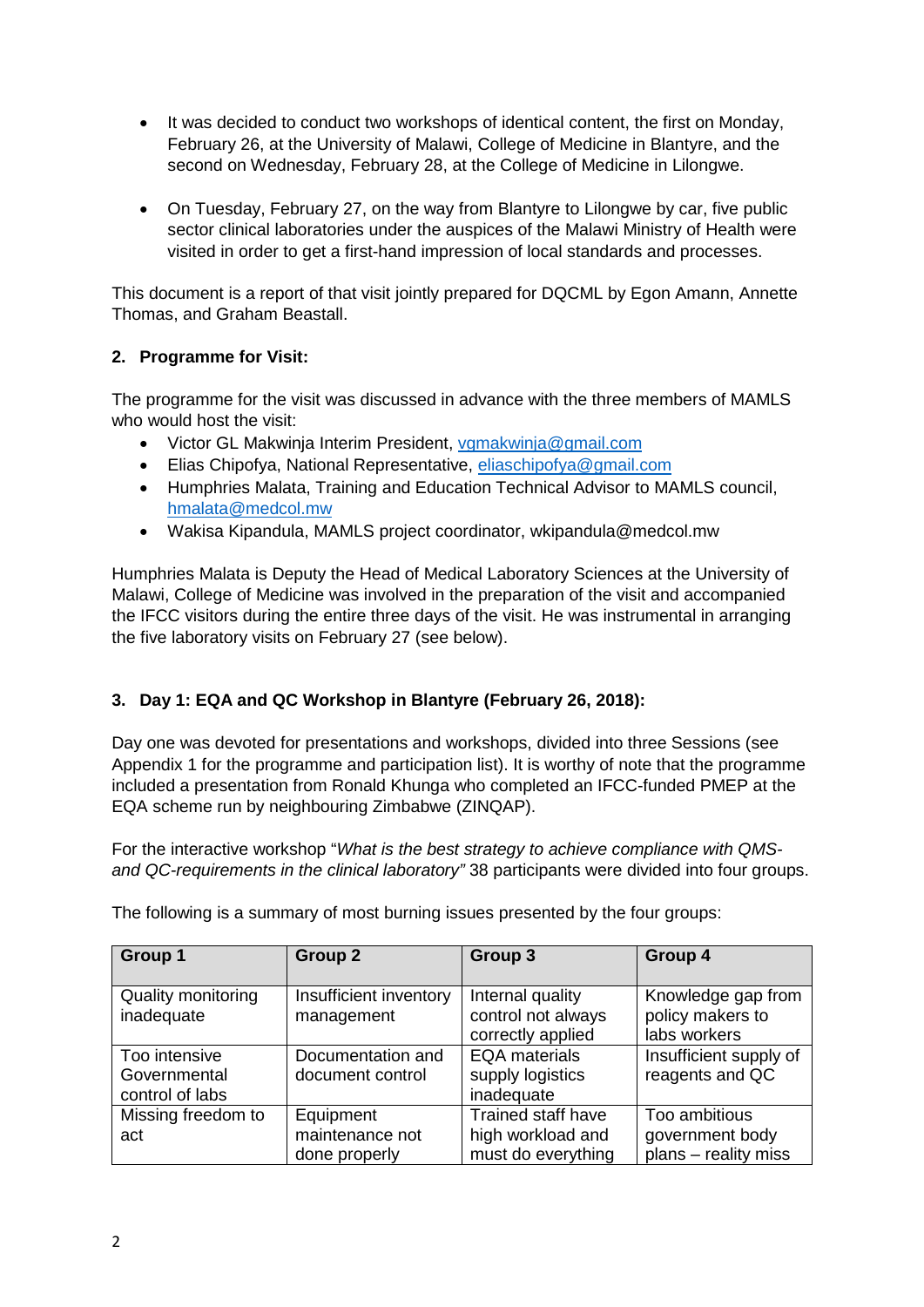| Even National Labs<br>not being accredited | <b>EQA National labs:</b><br>not trustworthy | No CAPA system in<br>place                       | No real interest and<br>push for EQA from<br>government       |
|--------------------------------------------|----------------------------------------------|--------------------------------------------------|---------------------------------------------------------------|
| Insufficient training<br>of personnel      |                                              | Missing instrument<br>maintenance &<br>servicing | <b>Bad commitment</b><br>from lab staff / no<br>reward system |

Figure 1: Participants at the College of Medicine, Blantyre, 26 February 2018



# **4. Day 2: Travel by car from Blantyre to Lilongwe (February 27, 2018):**

The IFCC visitors were picked up by their hosts in the morning. A bus from the College of Medicine with a driver served as the vehicle. We were accompanied by eight (!) hosts on this "Laboratory visit tour". Pre-announced (brief) visits of five different District Hospital Laboratories took place during the drive from Blantyre to Lilongwe, covering the whole day. These visits were very "telling" and confirmed many of the afore-mentioned expressed issue during the workshop in Blantyre. The following public, District Hospital Laboratories were visited:

- Zomba
- **Machinga**
- Balaka
- Ntcheu
- Dedza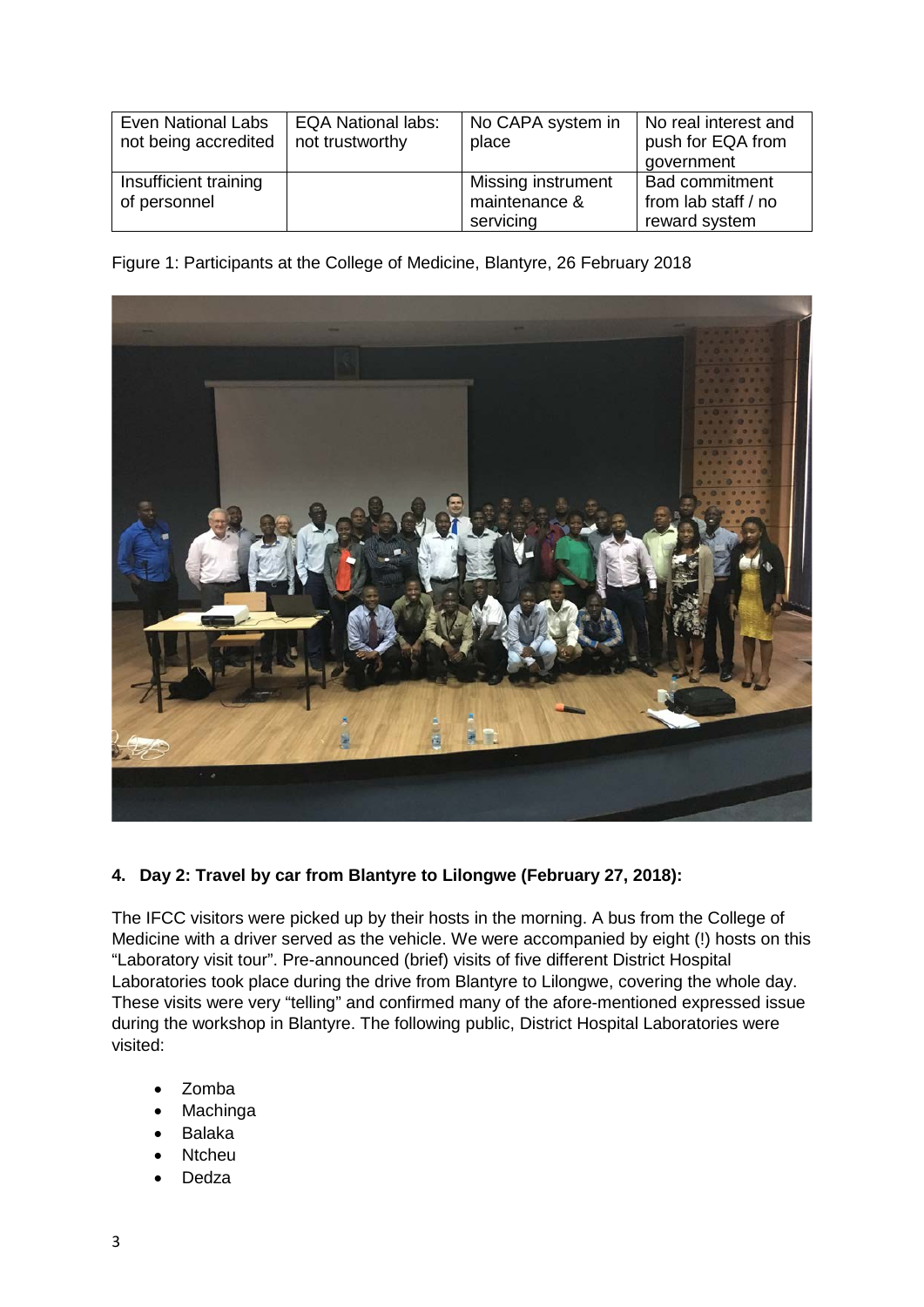We were welcomed in all laboratories and shown around. Questions were openly answered. Instead of describing the impressions of each laboratory separately, the common themes and situations are summarized as follows:

- Laboratories are very small in size, variety and number of assays and endowment.
- Personnel number is small and varies between 5-8 staff.
- Laboratories primarily serve the hospitals in-patients, and also (in smaller percentage) out-patients.
- Phlebotomy areas were very small and not always in good shape and hygienic standards.
- Only one lab (Zomba) had a barcode system in place.
- No laboratory displayed a fully developed LIMS system.
- Some labs used a four-digit system to assign and identify patients' samples.
- Most labs just used the patient's name as ID.
- All labs used uniform Ministry of Health forms to capture test results.
- Out-patients are asked to carry the test result form to their doctors.
- Out-patients from Mozambique are accepted in border-close cities.
- Instrument maintenance and servicing is poor: we saw often signs reading "Out of order since…"
- Blood-group matching (in transfusion medicine) could often not be done, because fridges and freezers were not in operation.
- The labs experience often power outages. Few have generators, and in case they have, Diesel may not be available.
- Some Labs have large battery packs, which allow to bridge power outages for concerned instruments of approximately four hours.
- Tests of major public health importance are: Malaria, HIV, and TB. The three major test (some of which are POC tests / Test strips) are sponsored by international organisations, like US Aid, the Bill Gates foundation, the CDC, amongst others. For those tests, some labs employ EQA schemes.
- Only one Lab performed blood glucose tests (by POCT).
- No blood sugar tests are performed.
- No glomerular filtration rates are measured.
- Labs complained about budge restrictions and lack of governmental and public health support.
- Often QC/EQA could not be done since QC materials did not arrive on time.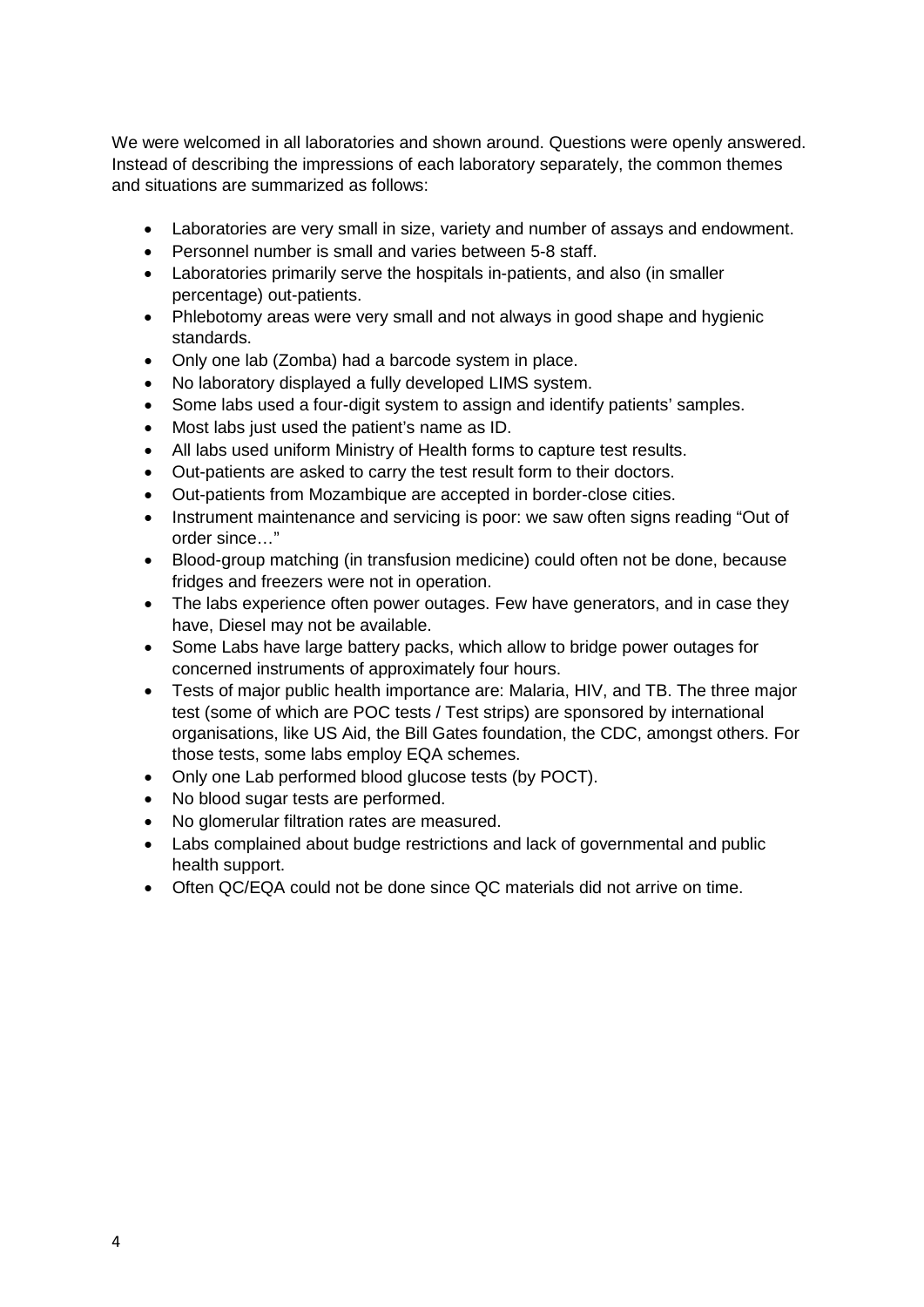



Figure 3: Visit to Machinga City Hospital Laboratory

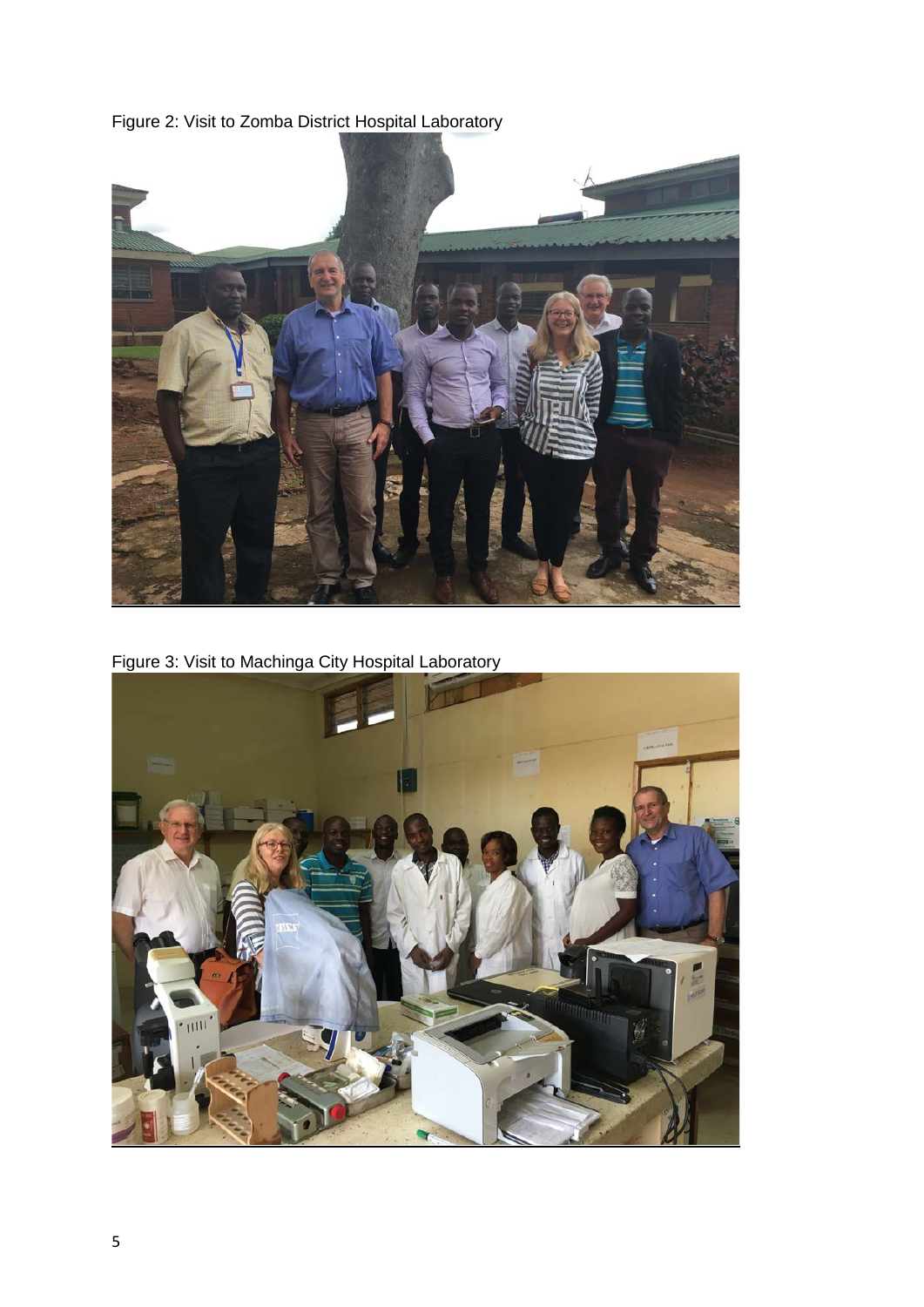

Figure 4: Visit to Balaka District Hospital Laboratory

Figure 5: Visit to Ntcheu District Hospital Laboratory

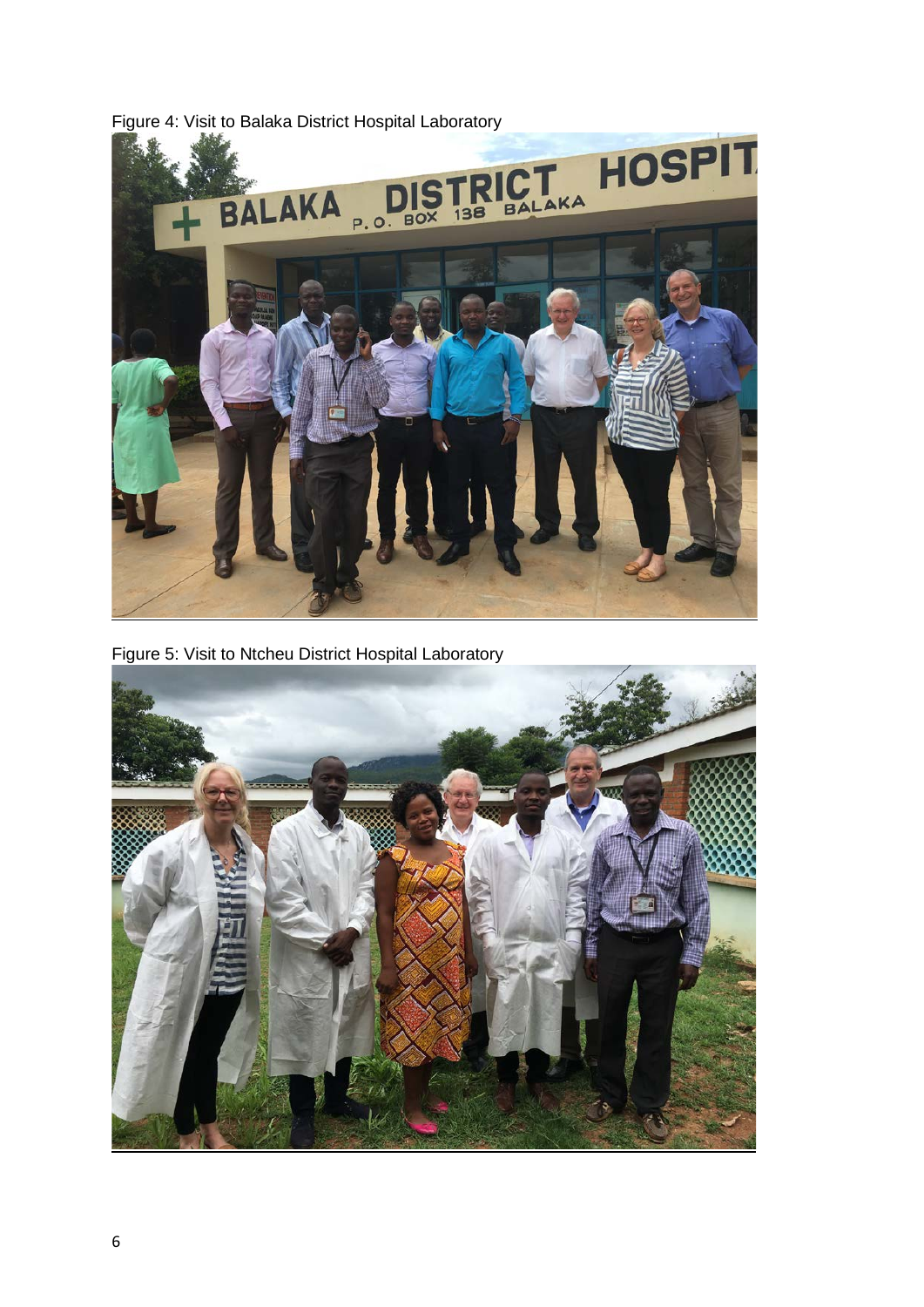Figure 6: Visit to Dedza District Hospital Laboratory



### **5. Day 3: EQA and QC Workshop in Lilongwe (February 28, 2018)**

On day 3, the presentations and workshop from day 1 in Blantyre was repeated for a new audience at the Kamazu College of Nursing, part of the Medical Department, in Lilongwe (see Appendix 2 for the programme and participation list).

For the interactive workshop *"What is the best strategy to achieve compliance with QMSand QC-requirements in the clinical laboratory"* 16 participants were divided into three groups.

The following is a summary of most burning issues presented by the four groups:

| <b>Group 1</b>            | Group 2                       | Group 3                         |
|---------------------------|-------------------------------|---------------------------------|
| EQA is expensive.         | Lack of commitment of staff.  | Some facilities not enrolled in |
|                           | No sharing of QMS.            | EQA or SLIPTA.                  |
| It takes 3 to 4 months to | Instrument service contracts  | QC not consistently provided.   |
| get the reports.          | not available. Engineer takes | Expiry date a problem.          |
|                           | time to respond.              |                                 |
| Power outages! Can't      | QC and tests not available in | Stock out is an issue.          |
| store reagents; can't do  | EQA so don't know our         |                                 |
| tests!                    | performance.                  |                                 |
| Reagents aren't           | Frequently reagent stock      | Reagents from suppliers not     |
| available. Therefore:     | unavailable.                  | good                            |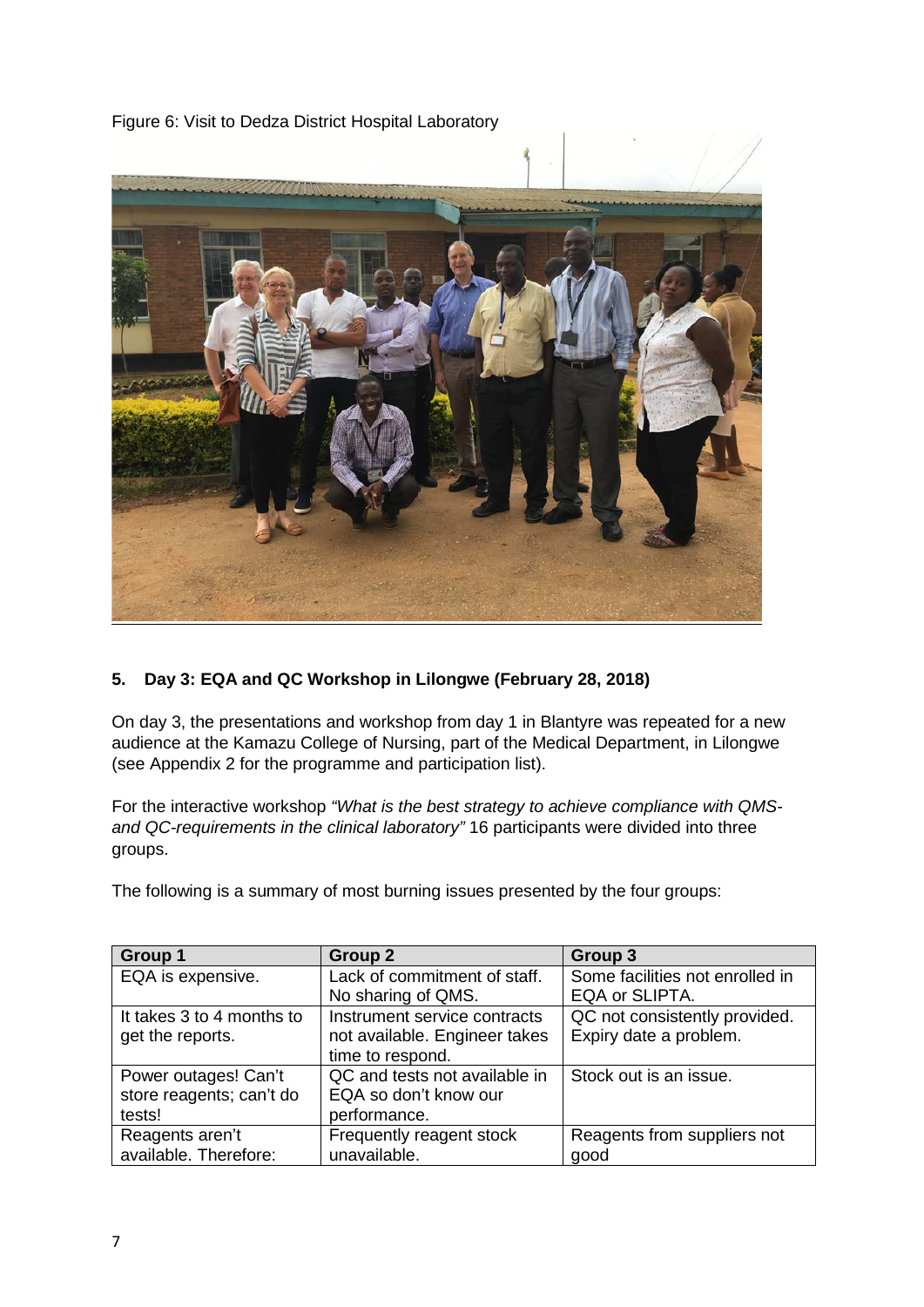| IQC with short shelf live.<br>Expiry next week. | Lab dept. not being<br>recognized by Hospital | SOPs not followed esp.<br>outside lab. |
|-------------------------------------------------|-----------------------------------------------|----------------------------------------|
|                                                 | Management.                                   |                                        |
|                                                 | Poor lab infrastructure.                      | Attitude of staff.                     |

### **6. Summary of possible solutions for identified issues for both workshops (Blantyre and Lilongwe)**

### Power outage

- Some but not all hospitals have back up power.
- Laboratories are not considered as important main priority is theatres.
- Outage can be up to 48 hours.
- Some solar panels have been installed but expensive to install, but long term gain.
- Existing backup Generator may not have any diesel (coming directly from Government).
- Private labs have backup generators and are generally better equipped than the public sector.
- Need to highlight to Management laboratories role not recognised.
- Need to improve lab profile with management and central government.
- Do hospital management ask labs for their risk analysis? No.
- The tool of risk management / FMEA should be applied.
- There seems to be a lack of risk analysis / management / FMEA at the educational level. This needs to be taken up into curriculum at teaching schools, but also as part of continuous education at work place. Graham Beastall agreed to provide a simple example.

### Reagents issues

- QC issues use patient samples as back up short term!
- Central supplies (Central medical stores) seems to be a big issue.
- It is now electronic but not all are using this.
- Central stores supply everything, lab reagents are just a small component.
- Who is in charge of central stores?
- There is now a lab representative however this is a new post, based in HQ in Lilongwe.
- Ordering route can be quite convoluted also currently pharmacist may be reprioritising.
- Labs order the reagents late so there is also an issue with this (?).
- Is there a procedure for ordering from central stores lead time etc.?
- This is available. Orders placed 5th of each month.
- Forecasting needs to be improved.
- Shortfall of funds even when orders are placed.

Attitude and lack of commitment of staff

- Individual facility needs to look at workload and what staff is needed.
- Needs to be determined by lab manager rather than Ministry of Health.
- Workload planning is not easy.
- Trained staff in SLIPTA are moved to another laboratory which causes frustration.
- Facility should own the programme rather than individuals.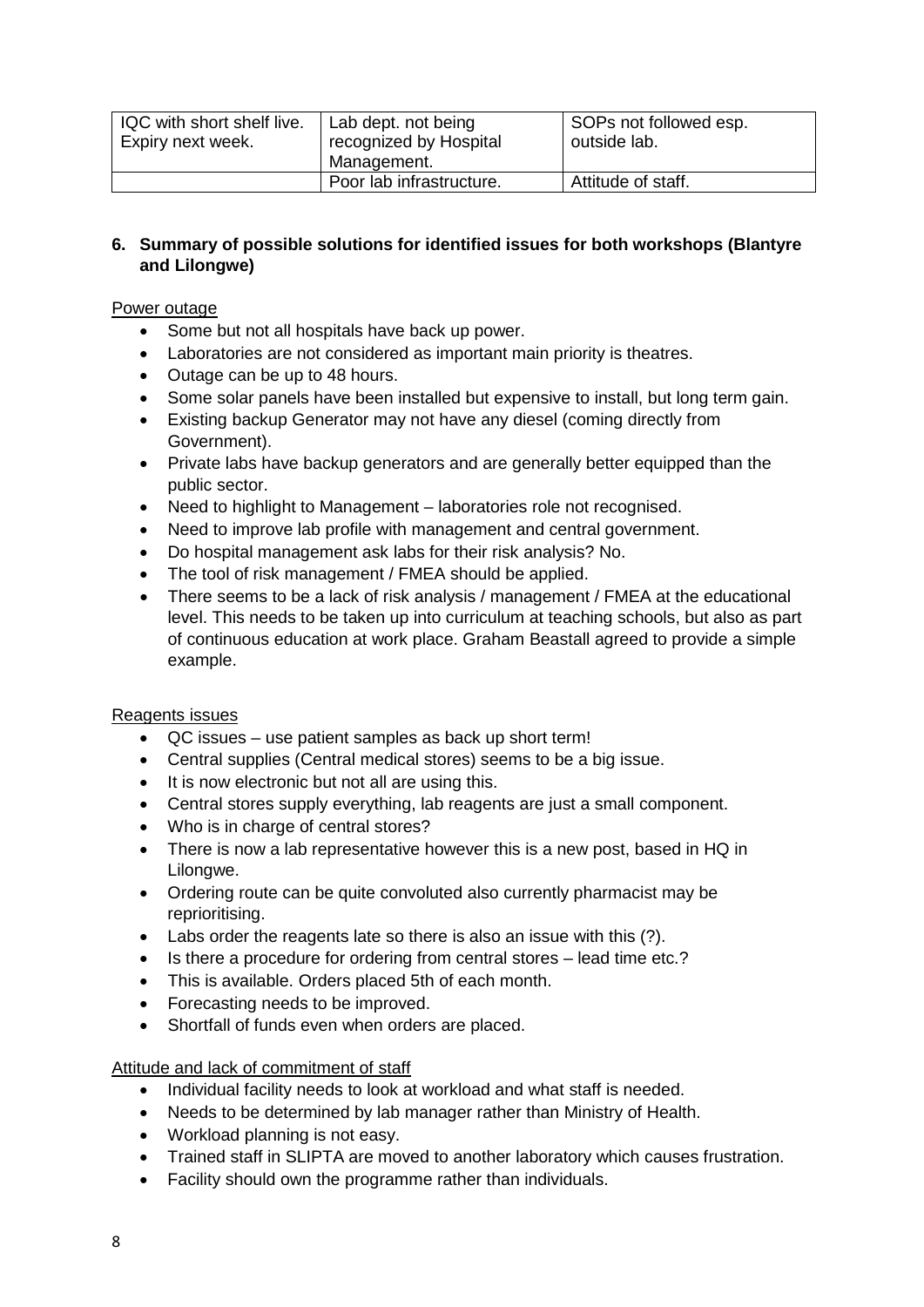- Training should also include training of others.
- "Quality" is responsibility of everyone management needs to lead in this.
- Include Quality in basic training.
- CPD is available but it not as organised as it could be.
- Professional bodies will take a lead on this.
- Training institutes now include SLIPTA as part of the curriculum.
- Can be done within the laboratory, keep up to date.

### **7. Visit to a Private Lab: Partners in Hope Medical Center Laboratory in Lilongwe on March 1, 2018**

At the Lilongwe workshop, the IFCC staff received an invitation for visiting a private lab at the "Partners in Hope Medical Center" in Lilongwe in the morning of departure day. This was gladly accepted, since this was in contrast to the previous visits of the labs in the public sector.

This Lab showed remarkable differences to the previous labs, some of them are listed below:

- Much higher variety of test performed, e.g., in haematology, tumour markers (including CA 19.9, CA 125, CEA, PSA), serology, diabetes (e.g., HbA1c), tropical diseases.
- Higher test volumes (also for out-patient samples at a low percentage)
- More space (although still storage space is lacking packages of ne reagents everywhere).
- Better décor and laboratory furniture.
- More and better equipment.
- Skilled, better trained staff.
- Obviously, better attitude of staff (based on better pay?).
- Up-to-date Roche and Abbot PCR instrumentation for HIV viral load testing (being sponsored by US aid, other philanthropic societies).
- Issues remain: Documentation, SOP and document control still inadequate.
- Accreditation still pending.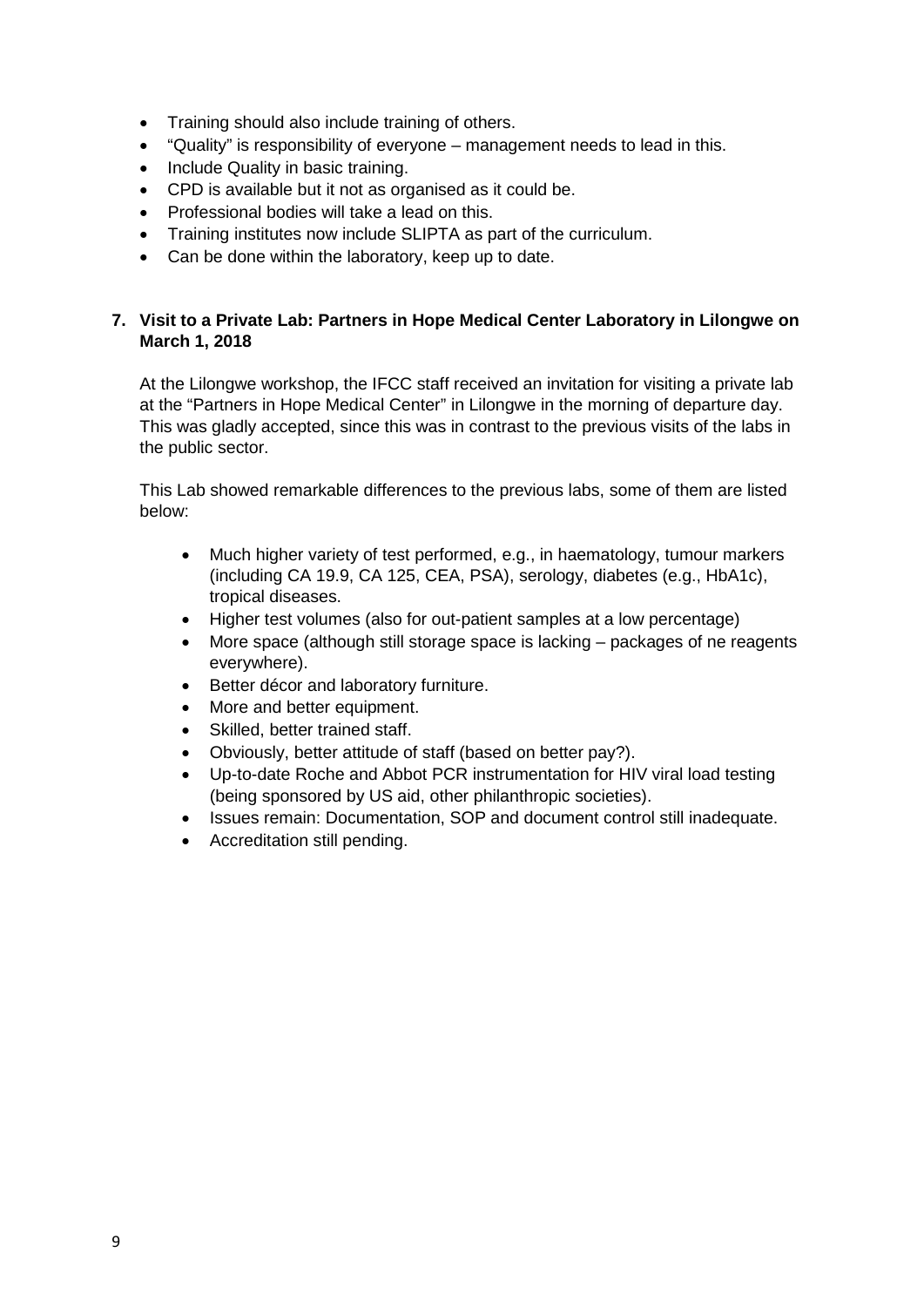Figure 7: Visit to Partners in Hope Medical Center Laboratory in Lilongwe (Private Laboratory)



#### **8. Visit Summary**

This visit of IFCC officers by request of MAMLS was extremely useful. MAMLS expressed their thanks and explained that the two workshops have raised their attention towards improved IQC and, even more importantly, towards implementing EQA schemes for all tests being performed in Malawi. So far, EQA is done by the National EQA institute only for Malaria, HIV and TB. MAMLS should intensify their activities to the Ministry of Health towards country-wide, general EQA schemes. In brief, such activities should include, but are not limited to the following strategic plan:

- Develop an EQA establishment work place.
- Establish an EQA technical Working Group.
- Inform (and involve where necessary and appropriate) all labs and MAMLS members accordingly.
- Raise attention to the EQA schemes by workshops or seminars.
- MAMLS must influence the education curriculum by highlighting the meaning of IQC and EQA.
- MAMLS should influence the education curriculum by raining attention to risk management tool, e.g. FMEA.
- MAMLS should develop programs to enable labs to "move up the Quality ladder" by applying SLIPTA, SLMTA schemes.
- The final goal must be to achieve accreditation according to ISO 15189.